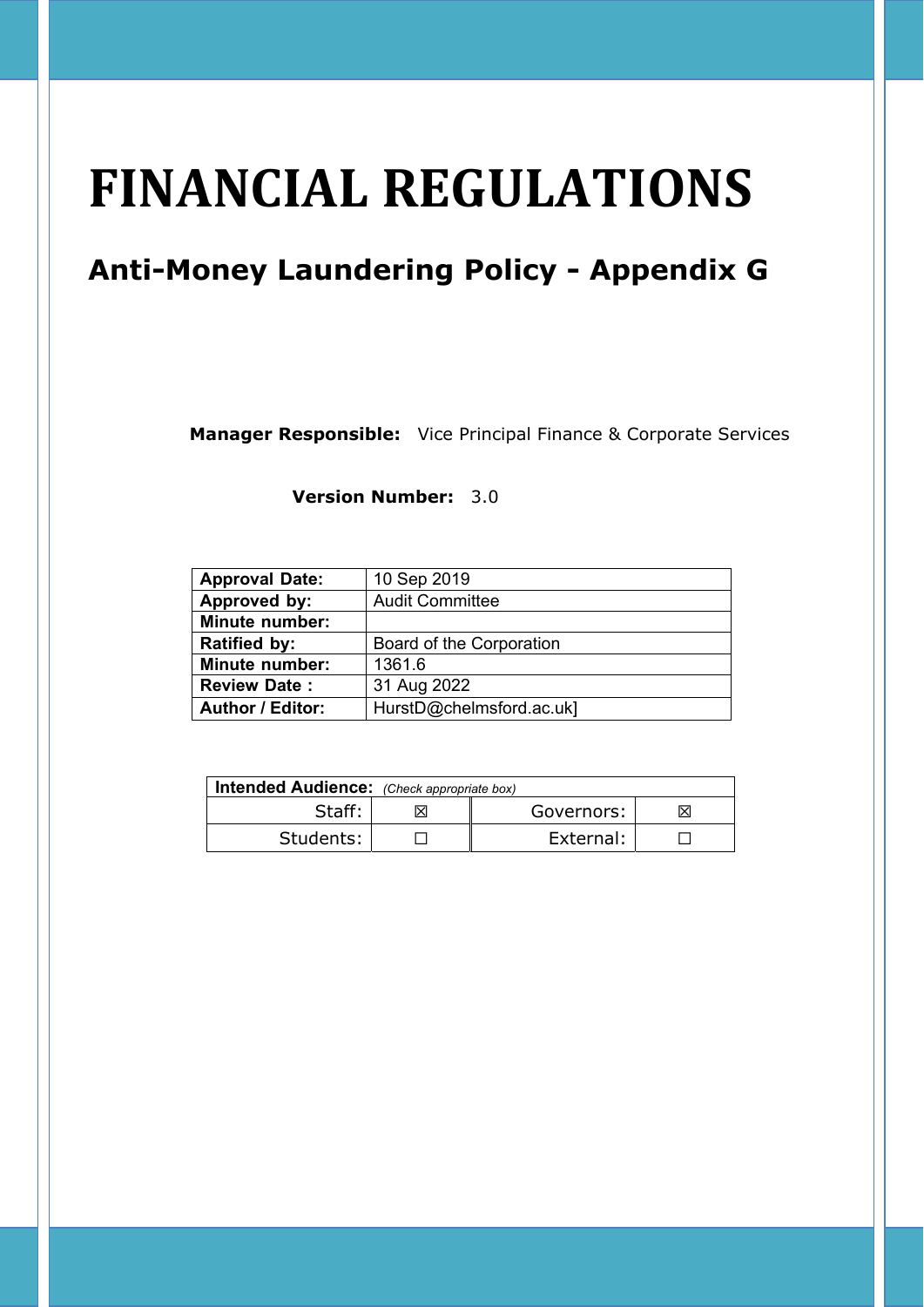#### **AMENDMENT SUMMARY**

| <b>Version</b> | <b>Date</b>  | <b>Remarks</b>                                                                                                                      |
|----------------|--------------|-------------------------------------------------------------------------------------------------------------------------------------|
| 1.1            | [13/06/2017] | [To be reviewed by SMT]                                                                                                             |
| 2.0            | [20/08/2018] | General review and update, change of role descriptions<br>where required.                                                           |
| 3.0            | [14/08/2018] | Separated policy from Anti-bribery, full review and<br>update. 2 year review date. Removed reference for VPFCS<br>as MRLO to ESSLtd |

### **Age, Disability, Gender & Race Equality Statement**

Age, Disability, Gender and Race Equality Impact Measures will be set and monitored through analysis of all data related to potential suspected or actual abuse of this policy.

A copy of the Equality Impact Assessment Initial Screening Form is attached as an Annex to this document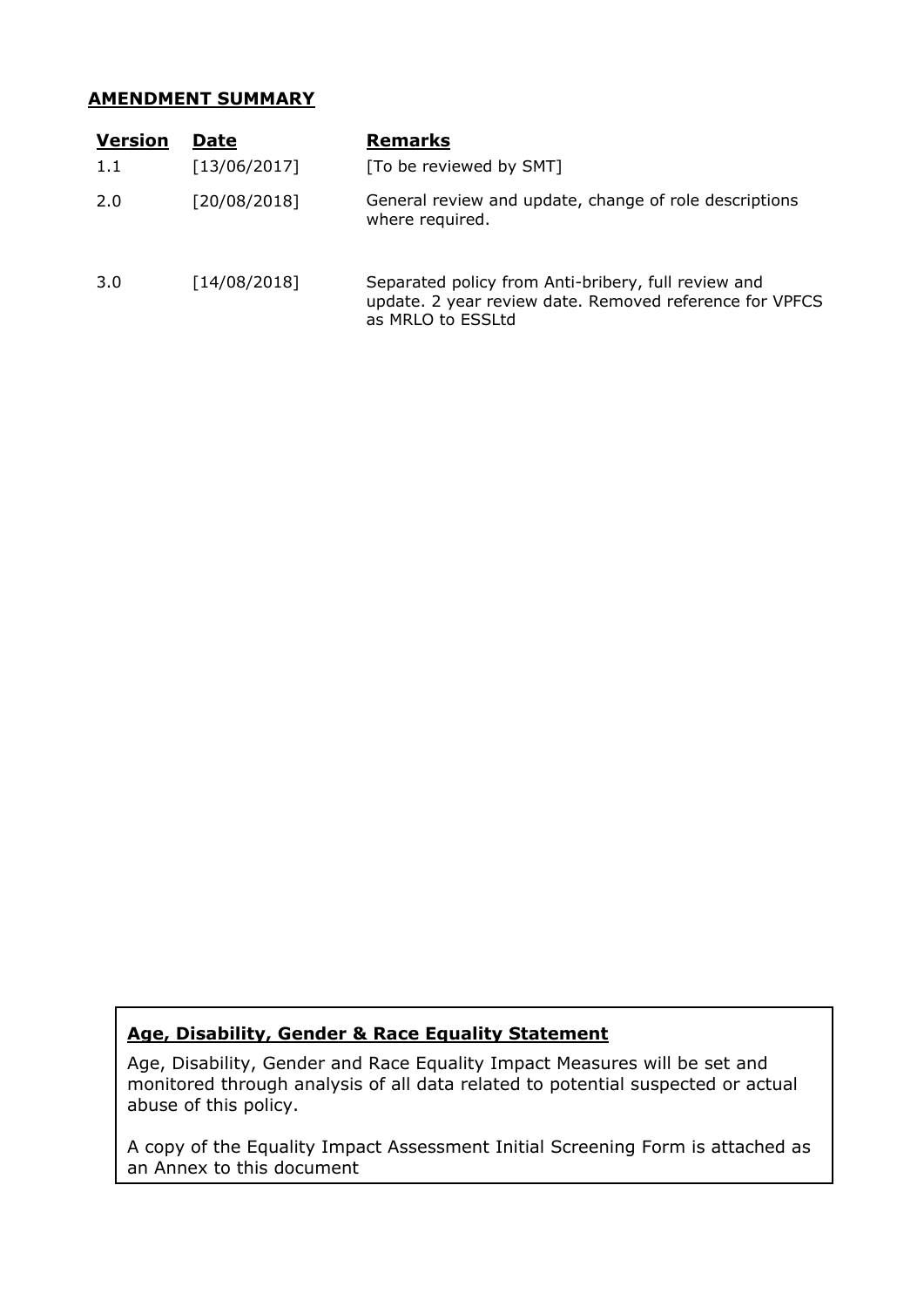| 1 Contents |  |
|------------|--|
|            |  |
|            |  |
|            |  |
|            |  |
|            |  |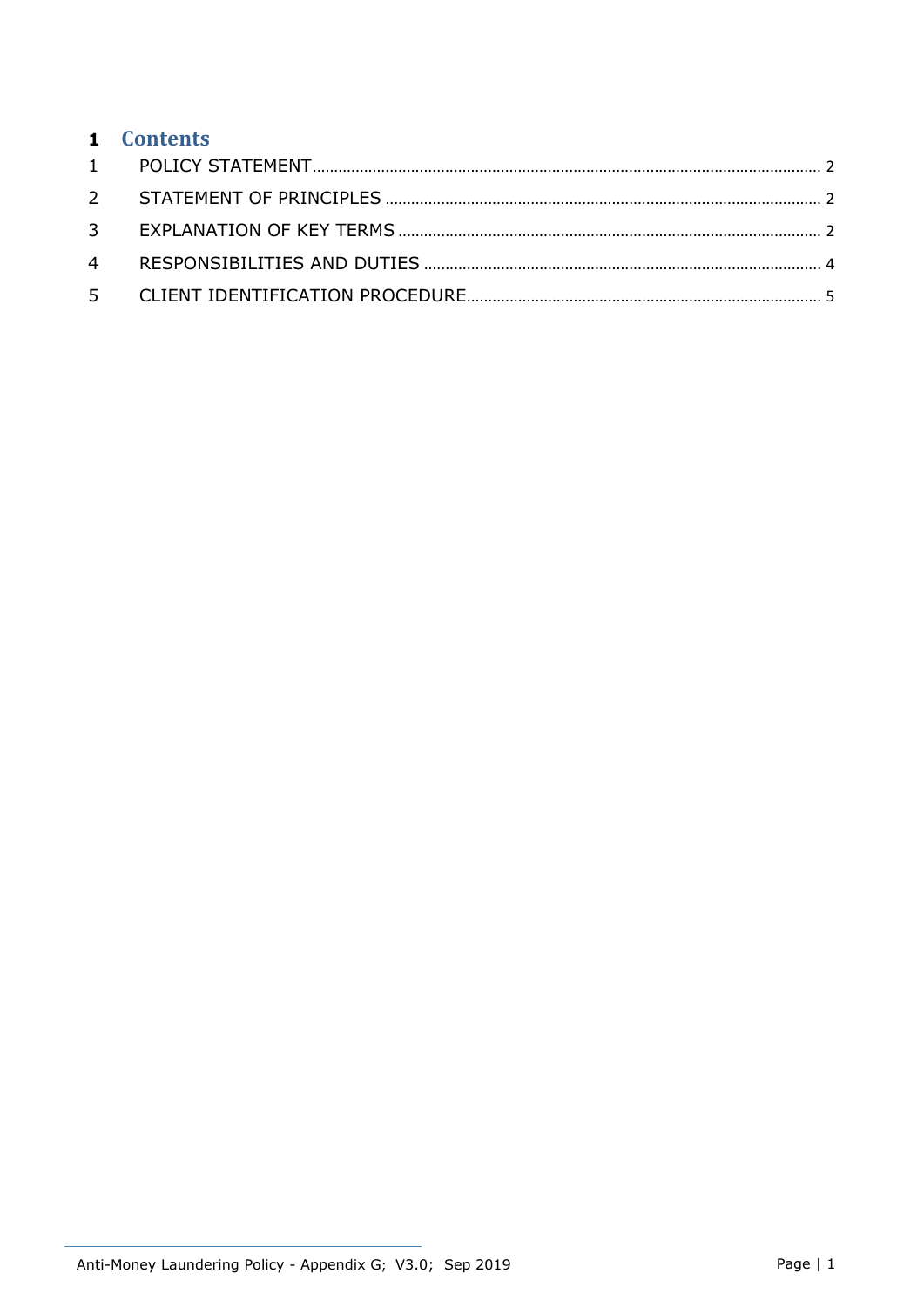### **1 POLICY STATEMENT**

1.1 Chelmsford College will take appropriate steps to prevent, wherever possible, the organisation and its staff being exposed to money laundering, to identify the potential areas where it may occur and to comply with all legal and regulatory requirements, especially with regard to the reporting of actual and suspected cases

#### **2 STATEMENT OF PRINCIPLES**

The College is committed to adhering to legislation and protecting staff from money laundering. The College will proactively train relevant staff and make the Anti-money laundering policy and procedure available to all staff.

#### **3 EXPLANATION OF KEY TERMS**

3.1 What is money laundering?

In UK law, money laundering is defined very widely. It includes all forms of using or possessing criminal property regardless of how obtained. It also includes facilitating any use or possession of criminal property. Criminal property may take any form; some examples are money, a reduction in a liability, tangible property and intangible property.

Money laundering can be carried out both in respect of proceeds from conduct that is an offence in the UK but also, in respect of proceeds from overseas conduct that would have been an offence if it had taken place in the UK.

Money laundering activity may include:

A single act, e.g. being in possession of the proceeds of one's own crime such as evading income tax;

- Complex and sophisticated schemes involving multiple parties;
- Multiple methods of handling and transferring criminal property;
- Concealing criminal property or entering into arrangements to assist others to do so.

A person commits a money laundering offence if he:

- Conceals, disguises, converts or transfers criminal property;
- Enters into or becomes concerned in an arrangement which he knows or suspects facilitates money laundering; or
- Acquires, uses or has possession of criminal property except where adequate consideration was given for the property.
- 3.2 The laws that exist to control money laundering are documented below.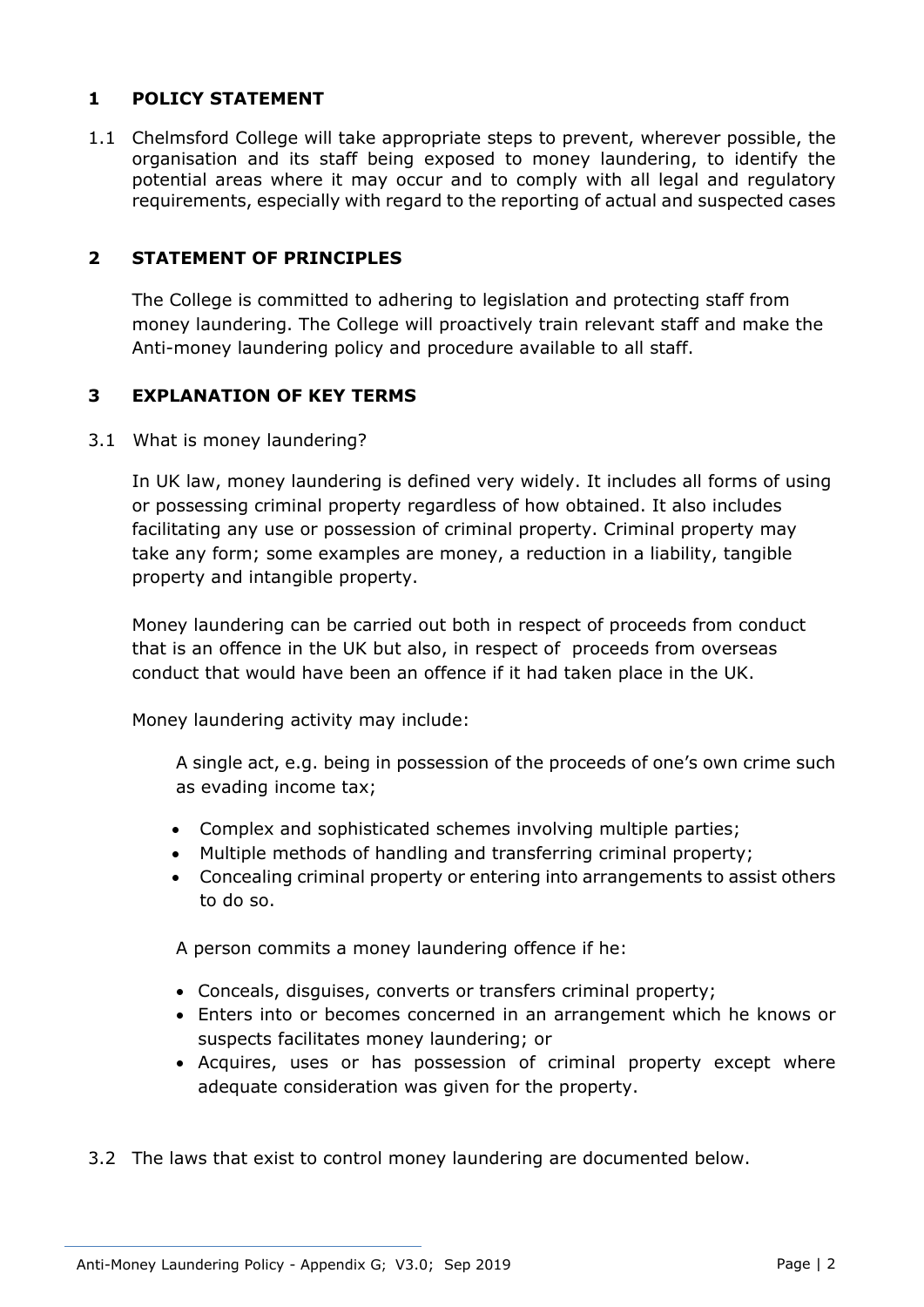Laws have been passed which shift significantly the burden for identifying acts of money laundering away from government agencies and more towards organisations and their employees. They prescribe potentially very heavy penalties, being up to 14 years' imprisonment and/or an unlimited fine for those who are convicted of breaking the law. The main legislation is contained in the Proceeds of Crime Act 2002 and the Money Laundering Regulations 2007.

All staff need to be alert to the possibility that attempts may be made to involve the College in a transaction involving money laundering. Accordingly, the College will maintain a procedure intended to deter money laundering and for verifying the identity of counterparties and reporting suspicions to the Vice Principal Finance & Corporate Services, who is the Money Laundering Reporting Officer (MLRO) for the College and its subsidiary Dovedale Nursery. Relevant staff members will be provided with appropriate money laundering training to ensure that they are:

- aware of their duties under the relevant legislation
- understand how to put these requirements into practice when performing their roles
- updated with any changes to the policies, systems and controls that are used by the College for anti-money laundering purposes, or to the changing money laundering risks facing the College

There are three principal offences:

 **Concealing** is where someone knows or suspects a case of money laundering but conceals or disguises its existence.

**Arranging i**s where someone involves himself or herself in an arrangement to assist in money laundering.

 **Acquisition** is where someone seeks to benefit from money laundering by acquiring, using or possessing the property concerned.

 There are two 'third party' offences – failure to disclose one of the three principal offences and 'tipping off'. Tipping off is where someone informs a person or people who are, or are suspected of being involved in money laundering, in such a way as to reduce the likelihood of their being investigated or prejudicing an investigation.

All the money laundering offences may be committed by an organisation or by the individuals working for it.

Money laundering offences may be tried at a magistrate's court or in the Crown Court depending upon the severity of the suspected crime. Trials at the former can attract fines of up to £5,000, up to six months in prison or both. In a Crown Court, fines are unlimited and sentences from two to fourteen years may be handed out.

The offences of failing to report or tipping off attract maximum penalties of 5 years' imprisonment and/or a fine.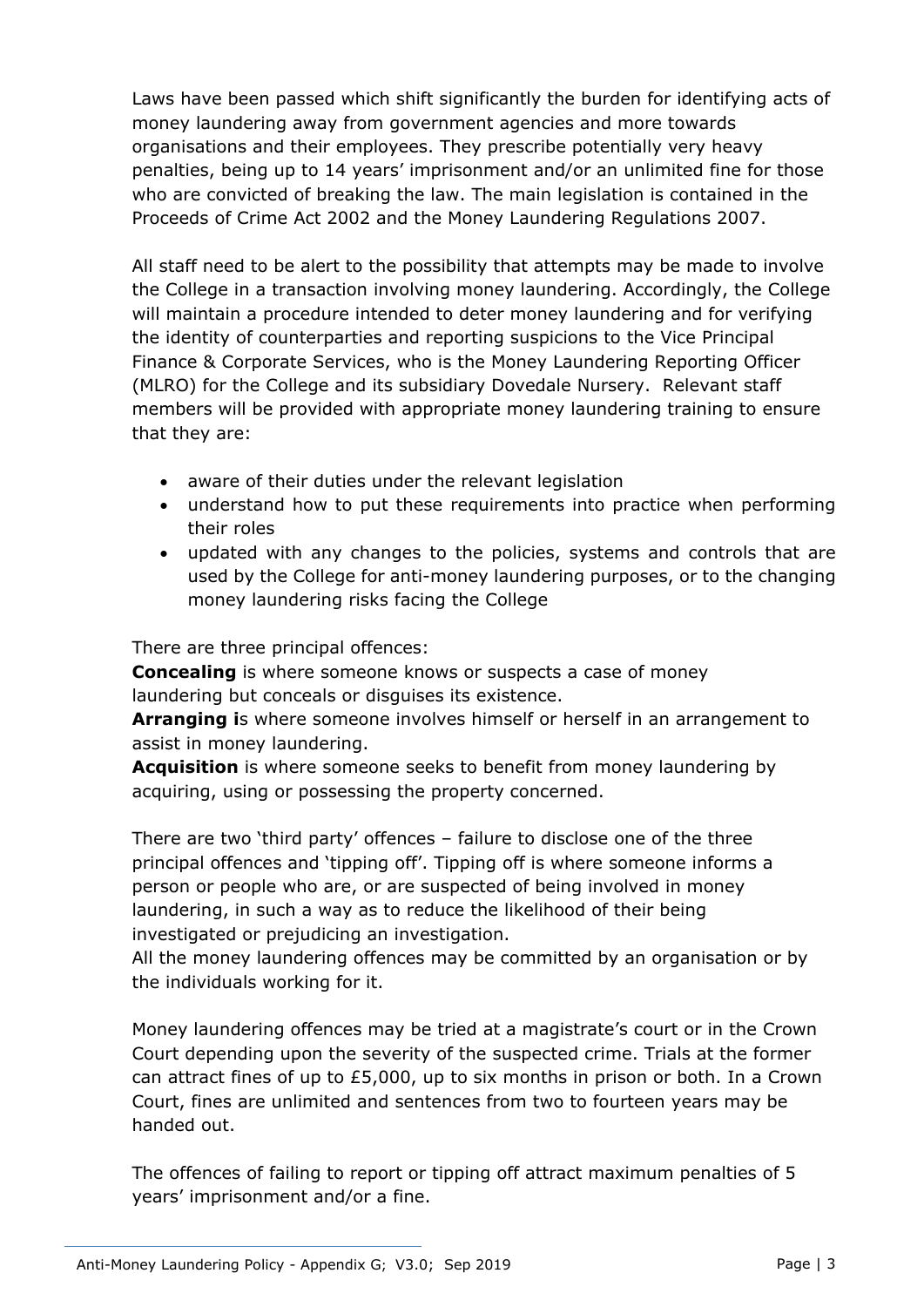# **4 RESPONSIBILITIES AND DUTIES**

- 4.1 The College is required to establish internal procedures to prevent the use of its services for money laundering and is required to:
	- appoint a Money Laundering Reporting Officer (MLRO) to receive disclosures from employees of money laundering activity;
	- implement a procedure to require the reporting of suspicions of Money Laundering;
	- train staff (specifically Director of Information Services, finance staff and budget holders) in the policy and procedures;
	- maintain client identification procedures in certain circumstances; and
	- maintain record keeping procedures.

Where you know or suspect that money laundering activity is taking/has taken place, or become concerned that your involvement in a matter may amount to a prohibited act under the legislation, you must disclose this as soon as practicable to the MLRO. The disclosure should be as soon as the information comes to your attention, it is an offence to fail to disclose and you may be liable to prosecution. Your disclosure should be made to the (MLRO) and should include as much detail as possible.

Once you have reported the matter to the MLRO you must follow the reporting template given to you. You must not make any further enquiries into the matter yourself. Do not voice any suspicion to the person(s) whom you suspect of money laundering, otherwise you may commit a 'tipping off' offence. Similarly, do not make any reference on a client file to a report having been made to the MLRO. The MLRO will keep appropriate records in a confidential manner.

- 4.2 Once the MLRO has evaluated the disclosure report and any other relevant information, the MLRO must make a timely determination as to whether
	- there is actual or suspected money laundering taking place; or
	- there are reasonable grounds to know or suspect that this is the case; or
	- whether the suspicion of an offence needs to be reported to the National Crime Agency (NCA); and
	- whether the MLRO needs to seek consent from the NCA for a particular transaction to proceed.
- 4.3 All Suspicious Activity Reports referred to the MLRO and reports made by the MLRO to the NCA must be retained by the MLRO in a confidential file kept for that purpose, for a minimum of five years.
- 4.4 The MLRO commits a criminal offence if the MLRO knows or suspects, or has reasonable grounds to do so, through a disclosure being made to the MLRO, that another person is engaged in money laundering and the MLRO does not disclose this as soon as practicable to the NCA.

Anti-Money Laundering Policy - Appendix G; V3.0; Sep 2019 Page 14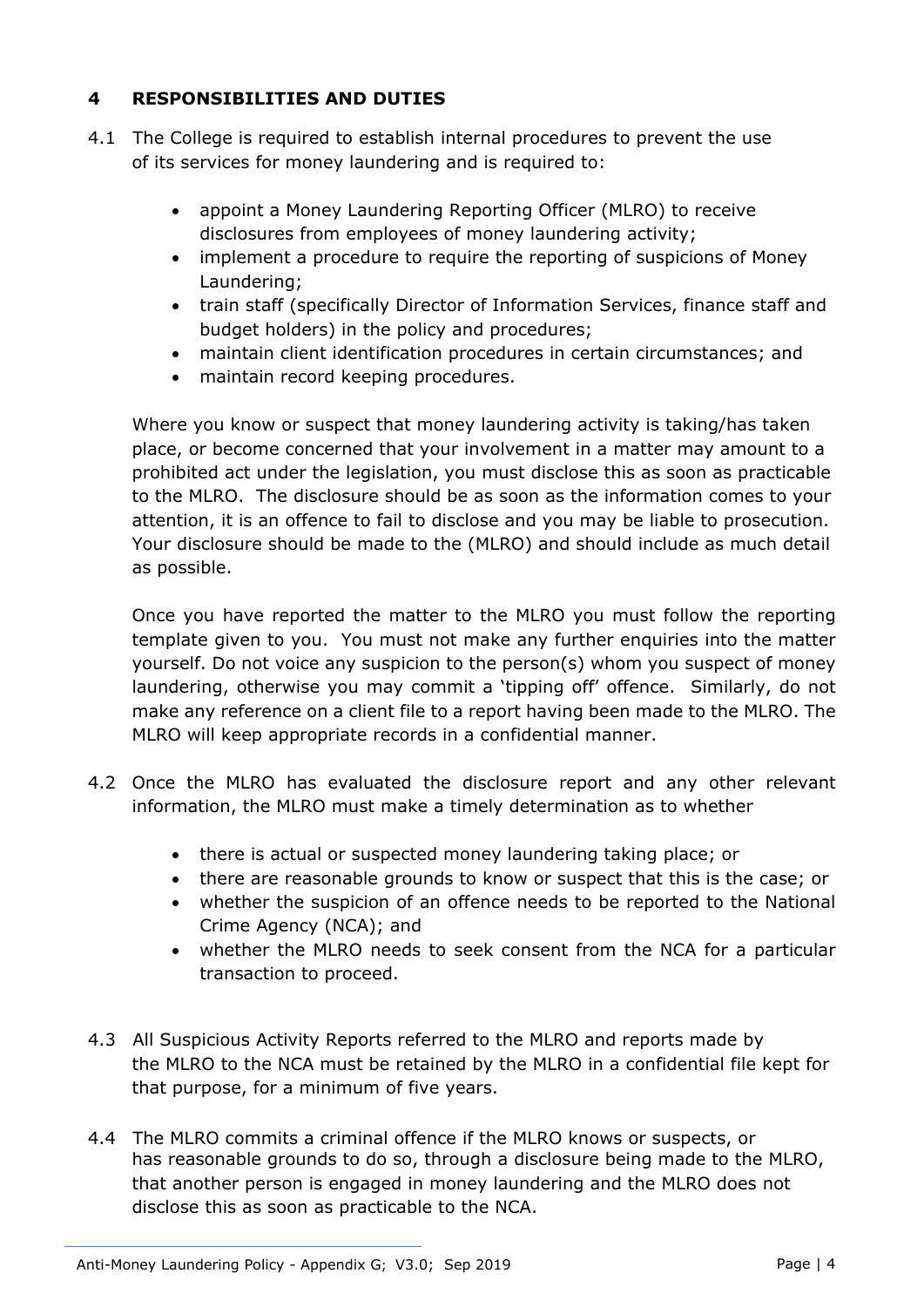# **5 CLIENT IDENTIFICATION PROCEDURE**

- 5.1 Where the College carries out relevant business (teaching, learning and assessment) in the UK and overseas and:
	- forms an on-going business relationship with a client; or
	- undertakes a one-off transaction involving payment by or to the client of; or
	- it is known or suspected that a one-off transaction (or a series of them) involves money laundering

then staff must obtain satisfactory evidence of the identity of the prospective client and all records should be kept for at least 5 years. This is so that they may be used as evidence in any subsequent investigation by the authorities into money laundering. The precise nature of the records is not prescribed by law, however, they must be capable of providing an audit trail, for example, identifying the client and the relevant transaction and recording in what form any funds were received or paid.

### **Required client identification procedures are:**

#### **(a) Where identity relates to individuals:**

- Government issued photo-ID should be obtained (for example photo driving licence or passport);
- Other acceptable proof of identity where the individual is assessed as low risk; and
- Acceptable proof of residential address and date of birth

### **(b) Where identity relates to an organisation**

- (i) For companies:
	- Determine who are the beneficial owners, i.e. those who control 25% or more of the company. This could be achieved by searching the Register of Companies on the Companies House website. In complex group structures or where the company is controlled overseas, advice as to the appropriate procedures to be performed should be sought from the MLRO.
	- Identification procedures as detailed above should then be performed on the individuals who are the beneficial owners.
- (ii) For charities:
	- Determine who are the trustees. This could be achieved by searching the Charity Commission website.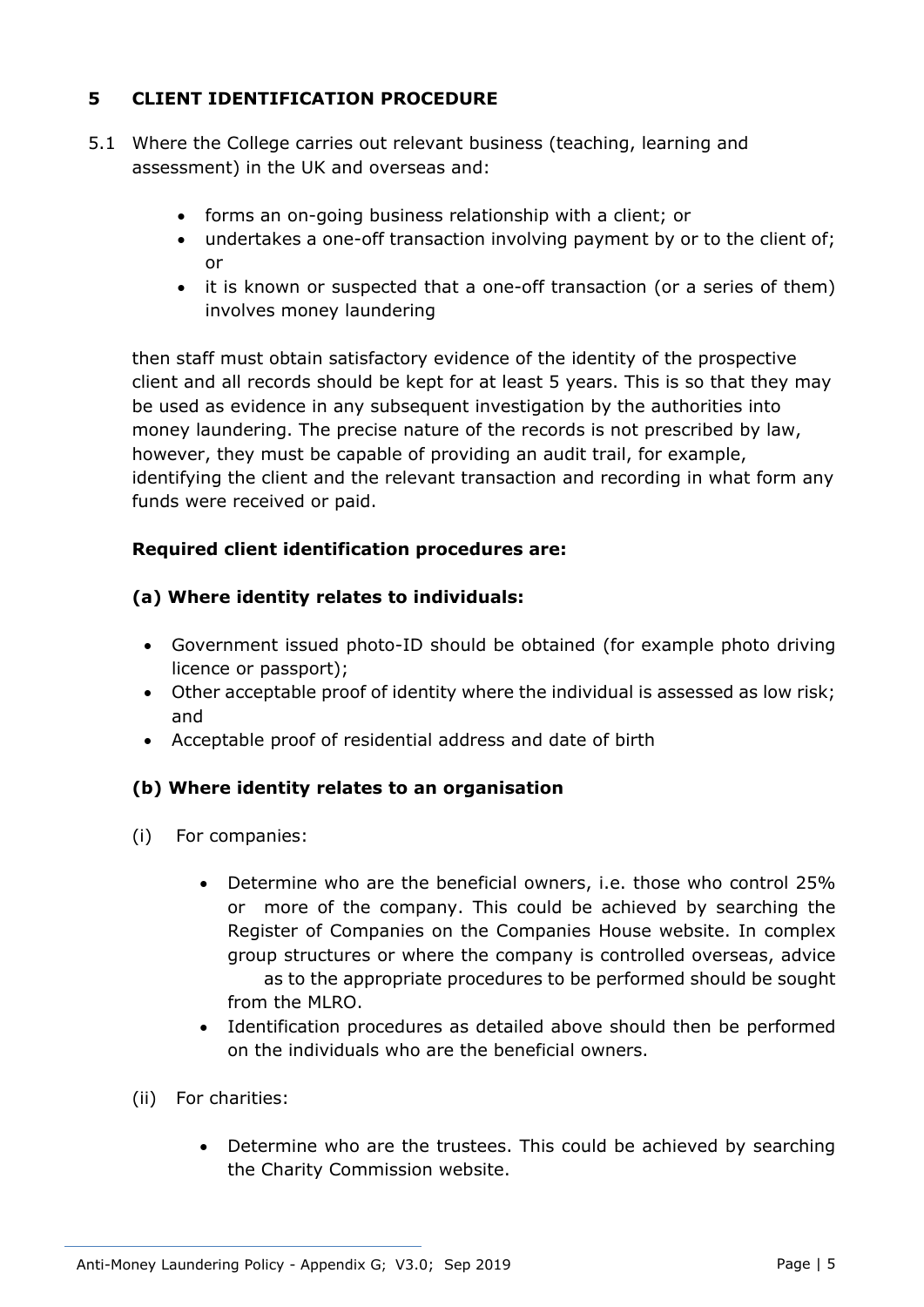- Identification procedures as detailed above should then be performed on the individuals who are the most significant trustees, e.g. the Chair and the Chair of the Finance Committee.
- (iii) For other entities:
	- Guidance should be sought from the MLRO as to the appropriate identification procedures to be performed.

#### 5.2 **Money Laundering Risk Assessment Considerations**

a) is the client based outside the UK?

b) Does the sector the client operates in; its scale or locations differ substantially from the majority of other existing clients?

c) Have we met any senior representatives of the client face to face?

d) Does the client (and where relevant its beneficial owners) have significant overseas transactions or activities (including 'offshore' transactions)?

e) Is the client a politically exposed, high profile or controversial figure or associated with such a figure?

f) Is it unclear why the client wishes to use our services?

g) Are there any other factors which might suggest the client poses a higher than normal risk of money laundering?

h) Is the transaction or client based in, or connected to, any of the countries deemed to be of high risk as specified by the Financial Action Task Force?

### **Examples of situations most likely to give rise to money laundering or suspicion of it (adapted from CIPFA 2005 and IIA 2003 guidance)**

A transaction involving an **unusually** large amount of cash. This will particularly be suspicious if the cash paid exceeds the amount necessary to settle a transaction and would result in a non-cash refund. This would include double payments.

Transactions or trades that appear to **make no commercial or economic sense** from the perspective of the other party. A money launderer's objective is to disguise the origin of the criminal funds, and not necessarily to make a profit. A launderer may therefore undertake transactions at a financial loss if it will assist in disguising the source of the funds and allow the funds to enter the financial system by appearing to be legally derived.

Payments received from **third parties**. Money launderers will often look to legitimate business activity to 'clean' criminal funds by making payments on behalf of a legitimate company.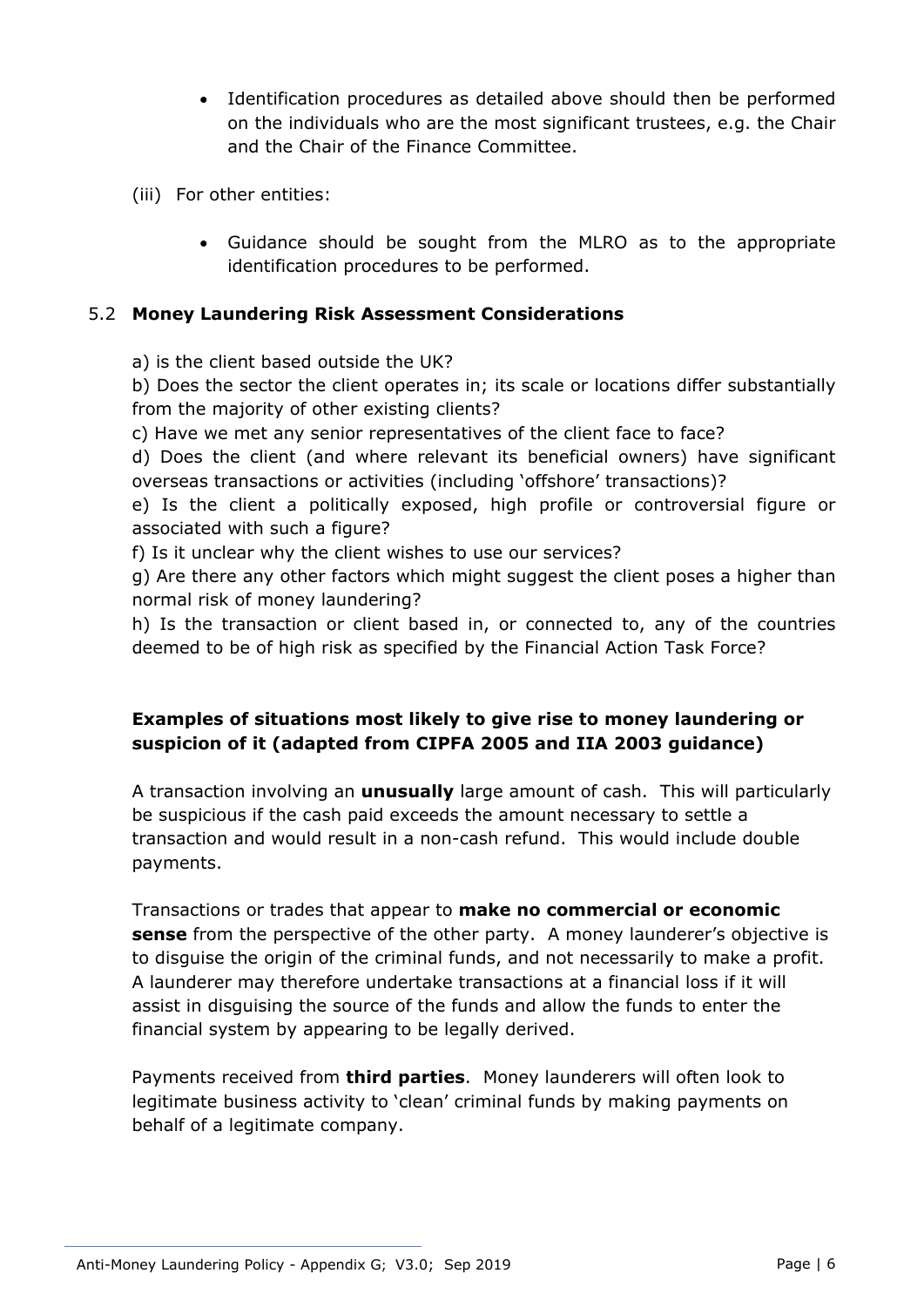Transactions where the **identity of the party** is difficult to establish or is undisclosed or where the party is **evasive as to the source or destiny of funds**.

Transactions with companies or individuals in **offshore jurisdictions**. Some jurisdictions can provide money launderers with the facility to hide their true identity. Extra care should be taken when undertaking business with such companies/individuals.

Changes to **payment instructions** to the use of offshore funds. Payments are normally made to or from a UK bank to establish a business relationship and then changed to a bank in an off shore jurisdiction.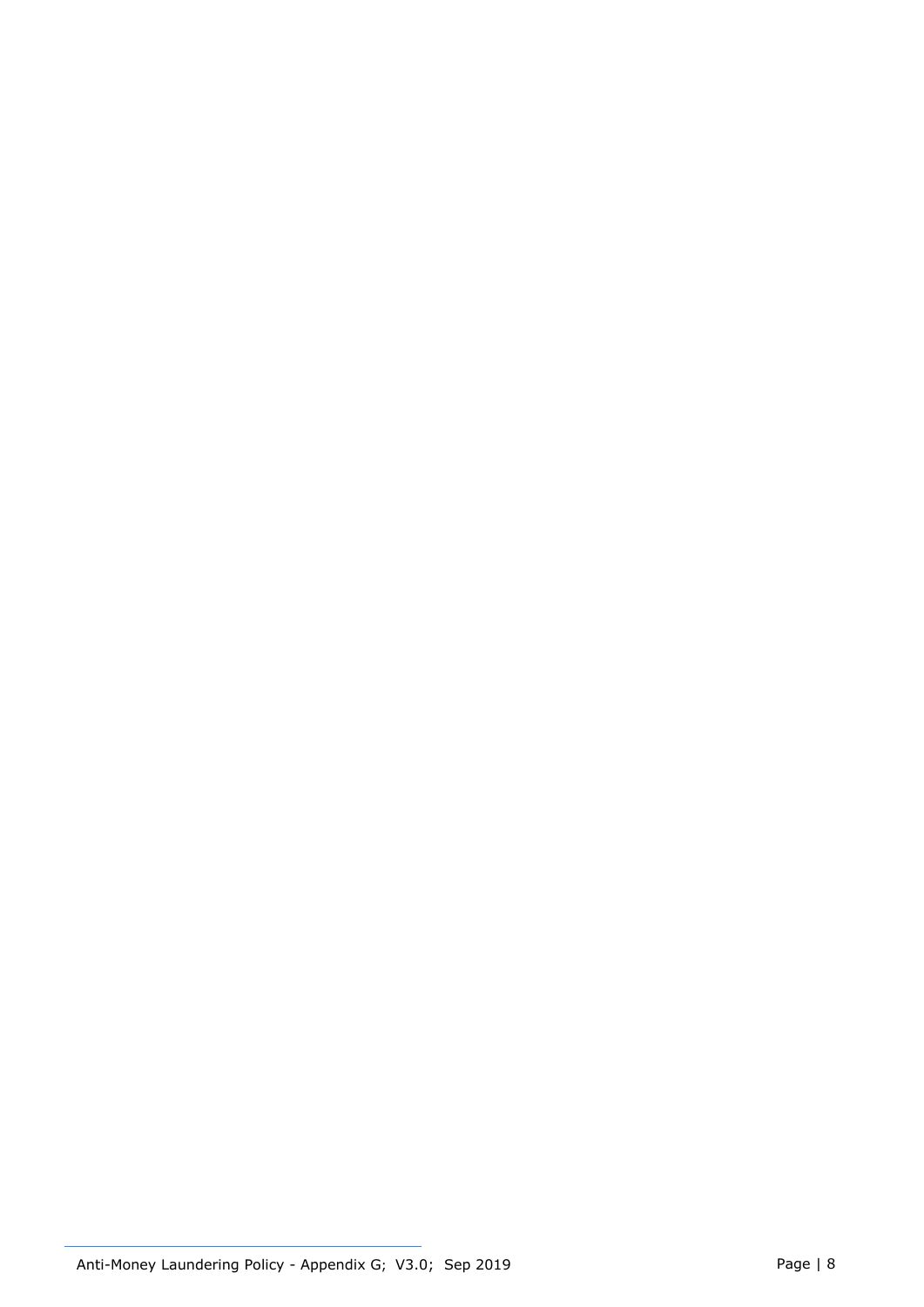## **Equality Impact Assessment (EIA) Initial Screening Form**

Name of the Policy, Procedure, Practice or Proposal being screened:

Financial Regulations – Appendix G –Anti- Money Laundering Policy & Procedures

Provide a brief description of its purpose:

To keep staff information of legislation concerning money laundering so as to protect them and the College

Are there controls in place to monitor the uniform application of this practice? (if no please explain below)

**Yes** 

Does the policy or process have the potential to affect a particular group disproportionately in either a positive or negative way? Please provide comments with supporting evidence:

No

If you have identified a medium or high equality impact please complete the following, otherwise leave blank. Add additional comment below the questions as necessary.

| Are there any other policies or practices that need to be | <b>No</b> |
|-----------------------------------------------------------|-----------|
| assessed alongside this screening?                        |           |

Should the policy or practice proceed to a full Equality Impact Assessment?

 **No**